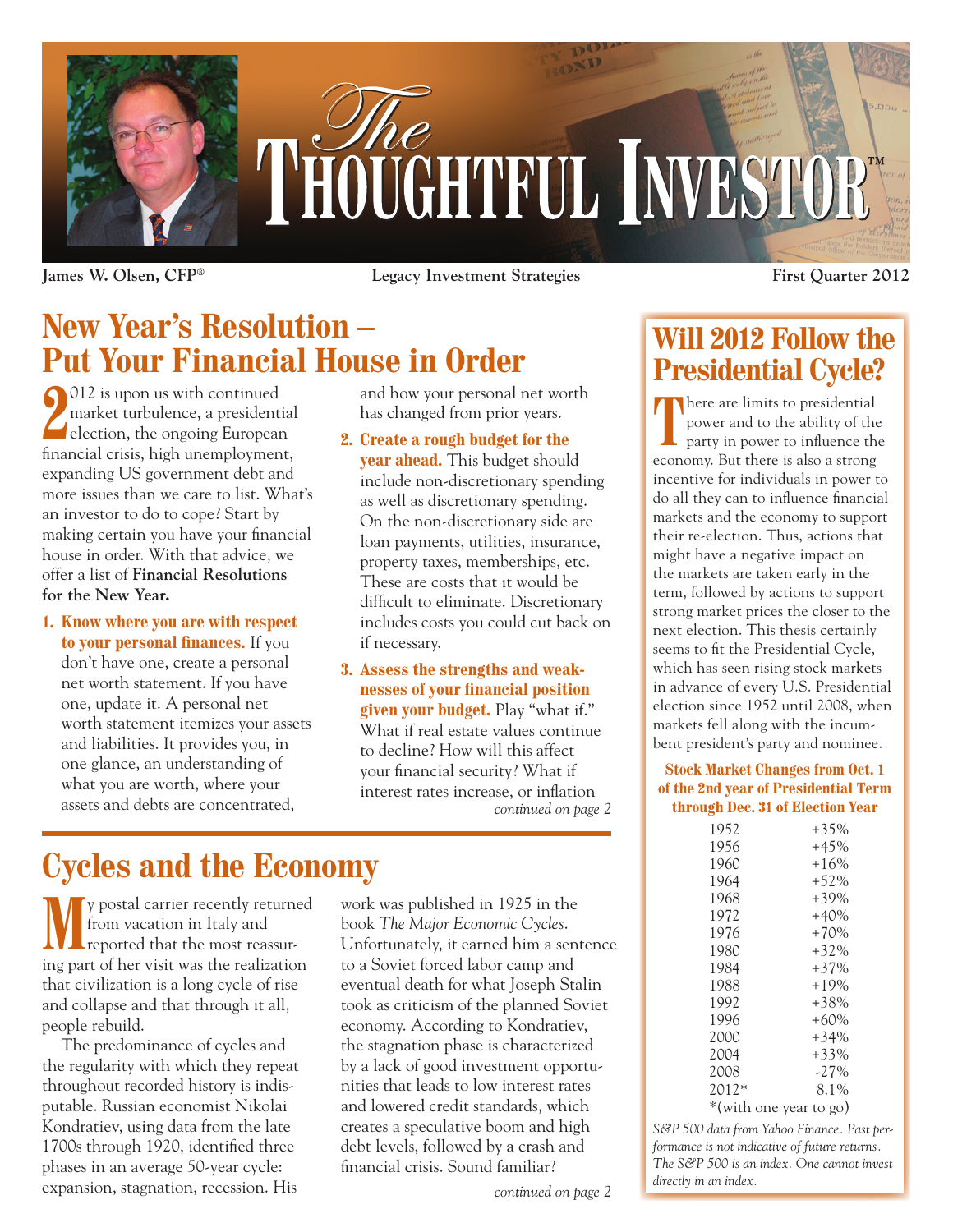### **New Year's Resolution – Put Your Financial House in Order** *— continued from page 1*

begins to have a greater impact? What returns can you expect from your investments in different scenarios?

### **4. Set up a meeting with your finan-**

**cial advisor.** You should meet at least once a year with your advisor to review your financial situation, but this year it's particularly important. Review with your financial advisor where your assets are invested, expectations for 2012, and where opportunities and pitfalls may exist in the year ahead. If there have been any changes in your life, such as a new job, new family member, loss of income or anything else that may affect your financial plans, you need to discuss these changes with your advisor.

**5. Review your estate plan in light of your updated net worth and any changes in your life.** Are

beneficiaries up to date? Have your assets and their desired disposition changed? Have there been changes in your life that should be reflected in your will? Also, make sure you have a power of attorney and a living will to assure that your wishes are followed should you become seriously ill or incapacitated.

#### **6. Fund retirement accounts for 2012.**

The reason for funding a retirement account early in the year is based largely on when the market tends to realize its greatest gains the period from December through May. If your employer provides a matching contribution, you want to put those funds to work for you as soon as possible. Retirement contributions can also help lower taxable income and build financial security. So pay yourself first

by funding retirement plans early rather than later.

**7. Review your credit reports.** At least once a year review your credit report and make certain that the information on the report is accurate. You are entitled to do so without charge once a year. Request your free credit report at www.annualcreditreport.com, or by calling 877-322-8228. If you find inaccuracies in your credit report, talk with a representative of the credit bureau immediately to find out what needs to be done to correct the information. But don't stop there. Notify any creditors you don't recognize that there is a problem with the account. If you suspect identity theft, contact the fraud departments of the credit agencies and file a report with your local police at once.

### **Cycles and the Economy** *— continued from page 1*

The global economy has undergone three significant expansions over the last century:

- **1. 1904-1929:** This period ended with the Great Depression (25 years).
- **2. 1947-1974:** This period was ended with the early 1970s oil crisis (27 years).
- **3. 1982-2007:** Has the current cycle reached an end? (25 years).

The pendulum ultimately swings too far resulting in every period of expansion followed by a period of adjustment. How often have you heard market commentators explain a fall in market values as a period of "digesting earlier gains?" Economies and politics do much the same. In our current downturn, a critical problem is digesting excesses of debt. Deleveraging at the personal level is painful, but at the government level problems are compounded by the "Somebody Else's Money" syndrome. Rather than accept that debt levels have become unsustainable,

the impulse is to find more money by tapping someone else's assets.

Along with the economic cycles come shifts in public confidence. During the good times, people tend to not want to rock the boat. In difficult times, there is a tendency to look to government for answers. Destroy an economy and dictators rise to power more easily.

The lesson of cycles for investors is the realization that opportunities for profit change, and that the periods of change can last over a relatively long time period. Rather than cling to what *has been* waiting for it to recover, we need to move on to look for investment areas favored by the current cycle. For example:

Food manufacturers and retailers are somewhat protected from recessions. While demand for more luxurious or expansive foods may decline, everyone has to eat. Addictive substances such as tobacco tend to

be a necessity regardless of costs. Medicine and medical equipment fall under the necessity category and are less impacted by economic cycles, as are utilities. While new construction may languish, repairs and refurbishments expand. Frugal nations also have their opportunity to shine.

If we are to look for any lessons on the cyclical nature of economies, it is not to expect quick fixes. Cycles take time to play out, but eventually economies recover. The key is to limit your losses, keep your capital intact as much as possible and look for opportunities that match today's market, not the market of five or even ten years ago. Within every long-term cycle there have been shorter cycles that offer opportunities for the agile investor.

*The information cited in this article is not intended as investment advice. All investments have the potential for loss as well as gain. Work with your financial advisor to determine the appropriate investments for your financial situation.*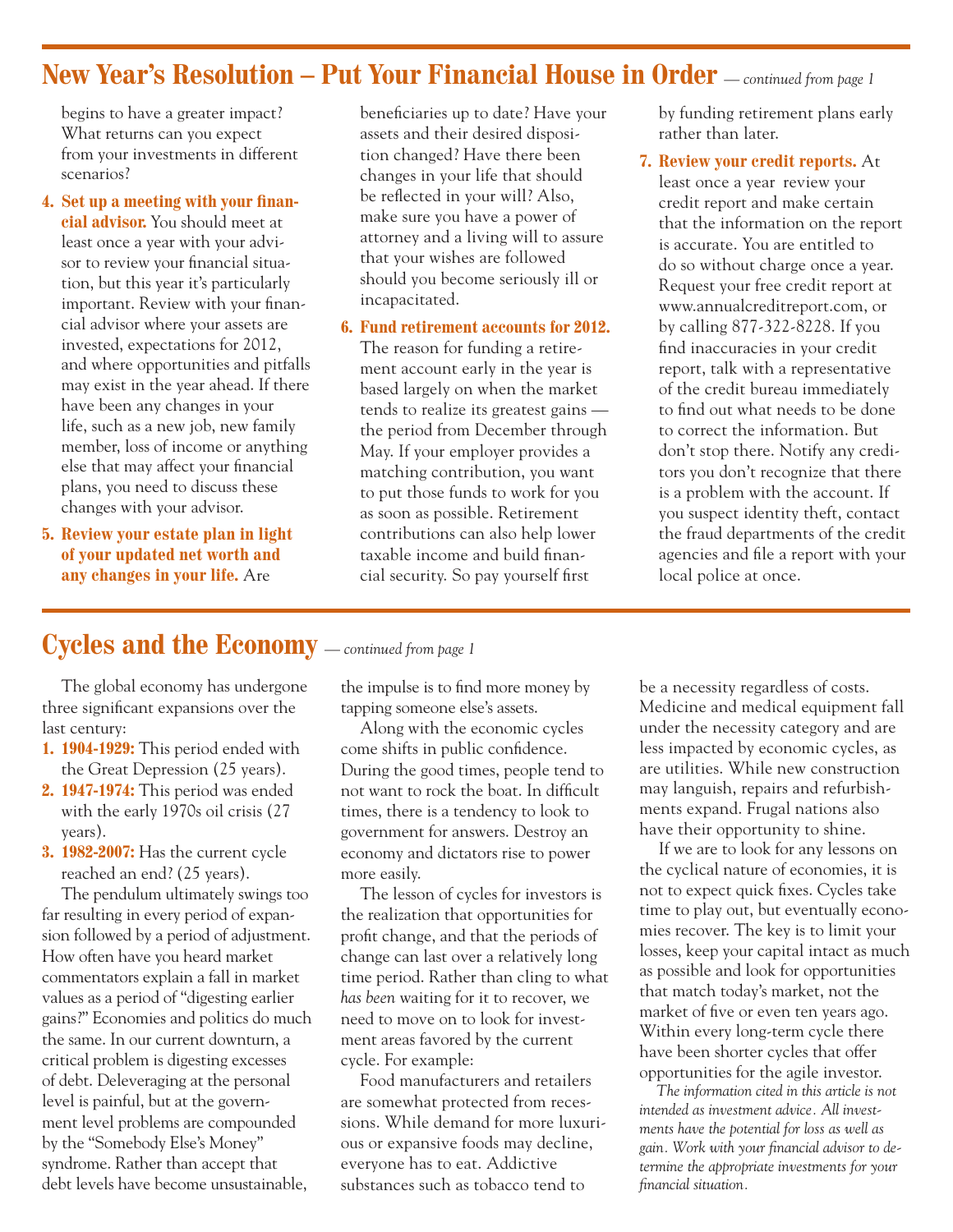## **Increased Limits for Retirement Plans**

**T**he IRS has acknowledged that the cost of living has indeed increased over the past year, triggering changes in 2012 contribution limits for  $401(k)$ ,  $403(b)$ , Simple IRA, SEP-IRA plans and the federal government's Thrift Savings Plan. In addition, income levels under which individuals can qualify for tax deductible contributions to IRA plans or contribute to Roth IRAs have been increased.

Effective 2012, the contribution limits for  $401(k)$ ,  $403(b)$ , and Thrift Savings Plans increase. Simple IRA total contributions in 2012 cannot exceed \$17,000 with a \$2,500 catch up contribution limit for employees who are at least 50 years in age. For SEP IRAs, the IRS has raised the employer's contribution limit.

Contribution amounts remain the same for IRA accounts, however, eligibility limits to deduct contributions to IRA plans or to participate in Roth IRA accounts increase as shown below:

| 2012 IRA Income Limit Caps                |                                               |                                                  |  |  |  |
|-------------------------------------------|-----------------------------------------------|--------------------------------------------------|--|--|--|
|                                           | For Full Tax<br>Deduction on<br>Contributions | For Partial Tax<br>Deduction on<br>Contributions |  |  |  |
| Single<br>Head of<br>Household<br>Married | \$58,000                                      | \$58,000-<br>\$68,000                            |  |  |  |
|                                           | \$58,000                                      | $$58,000$ .<br>\$68,000                          |  |  |  |
|                                           | \$92,000                                      | $$92,000$ -<br>\$112,000                         |  |  |  |

| 2012 Roth IRA Income Limit Caps |                                         |                                                   |  |  |  |
|---------------------------------|-----------------------------------------|---------------------------------------------------|--|--|--|
|                                 | For Full<br>Contribution<br>Eligibility | <b>For Partial</b><br>Contribution<br>Eligibility |  |  |  |
| Single                          | \$110,000                               | $$110,000$ .<br>\$125,000                         |  |  |  |
| Head of<br>Household            | \$110,000                               | $$110,000$ .<br>\$125,000                         |  |  |  |
| Married                         | \$173,000                               | \$173,000-<br>\$183,000                           |  |  |  |

Individuals with income above the Roth IRA limits can still contribute to a Roth IRA in a roundabout fashion by contributing to a non-tax-deductible IRA and then converting those funds to a Roth IRA. Income limitations on Roth IRA conversions were eliminated in 2010 and have not been reinstated.

| <b>Type of Retirement Plan</b>                                                 | Maximum Annual PERSONAL Contributions        |                                              |                                              |                                              |  |  |
|--------------------------------------------------------------------------------|----------------------------------------------|----------------------------------------------|----------------------------------------------|----------------------------------------------|--|--|
|                                                                                | 2011                                         |                                              | 2012                                         |                                              |  |  |
|                                                                                |                                              | Under Age 50 50 and Older Under Age 50       |                                              | 50 and Older                                 |  |  |
| Individual Retirement Plans*                                                   |                                              |                                              |                                              |                                              |  |  |
| Traditional and Roth IRA                                                       | \$5,000                                      | \$6,000                                      | \$5,000                                      | \$6,000                                      |  |  |
| <b>Employer-Sponsored Retirement Plans</b>                                     |                                              |                                              |                                              |                                              |  |  |
| 401(k), Roth 401(k), 403(b), 457 and<br><b>SARSEP Plans</b>                    | \$16,500                                     | \$22,000                                     | \$17,000                                     | \$22,500                                     |  |  |
| <b>Small Business or Self-Employed Retirement Plans</b>                        |                                              |                                              |                                              |                                              |  |  |
| Self-Employed 401k (a.k.a., Solo-401k,<br>Individual 401k, Roth 401k)          | $100\%$ of<br>compensation<br>up to \$16,500 | $100\%$ of<br>compensation<br>up to \$22,000 | $100\%$ of<br>compensation<br>up to \$17,000 | $100\%$ of<br>compensation<br>up to \$22,500 |  |  |
| <b>SIMPLE</b> (Savings Incentive Match Plan)<br>for Employees) IRA or $401(k)$ | \$11,500                                     | \$14,000                                     | \$11,500                                     | \$14,000                                     |  |  |
| SEP IRA - employer contribution                                                | $25\%$ of                                    | $25\%$ of                                    | $25\%$ of                                    | $25\%$ of                                    |  |  |
|                                                                                | compensation<br>up to \$49,000               | compensation<br>up to \$49,000               | compensation<br>up to \$50,000               | compensation<br>up to \$50,000               |  |  |
| SEP IRA – employee contribution                                                | \$5,000                                      | \$6,000                                      | \$5,000                                      | \$6,000                                      |  |  |

### **Always Contribute When there is an Employer Match**

As a general rule, if you are eligible to participate in an employer sponsored retirement plan with matching contributions from your employer, participate. The matching contribution is the closest you will ever come to a risk-free return on your investment.

It also makes good sense to contribute to your retirement plan early in the year. Historically, the market's greatest

gains have been experienced in the period from December to May. While past performance is not a guarantee of future results, you want to optimize your exposure to better performance periods.

Keep in mind there are a number of rules and conditions that impact retirement plan contributions, so talk with your financial advisor before contributing to make sure you maximize your benefits.

## **What I Wish I Knew**

*By Andre Orcutt*

**A**s a recent college graduate looking back over my life in the financial realm, I am somewhat struck by the fact that I was not given enough information, or perhaps the right information, for what I now consider as vital for financial success later in life.

Growing up in a middle class family, I had all the comforts I needed as a kid. I knew that mom and dad made decent money. My parents did instill a great deal of work ethic in me as a young child and teenager. I had to work for my weekly allowance and when I was 13, I began work in my parents' small town Sears store.

Although I am grateful for the sense of urgency and work ethic I gained as a young man, I wish I had instilled in me earlier the need to save and a greater understanding of the cost of credit. With the benefit of hindsight, I feel that once a child is old enough to spend his or her own money they should be educated on the importance of good credit, saving money, and long-term goals.

Bringing this back home to my situation, I am now 25, making minimum payments on three credit cards and a few student loans. With the economy in its current state, and my